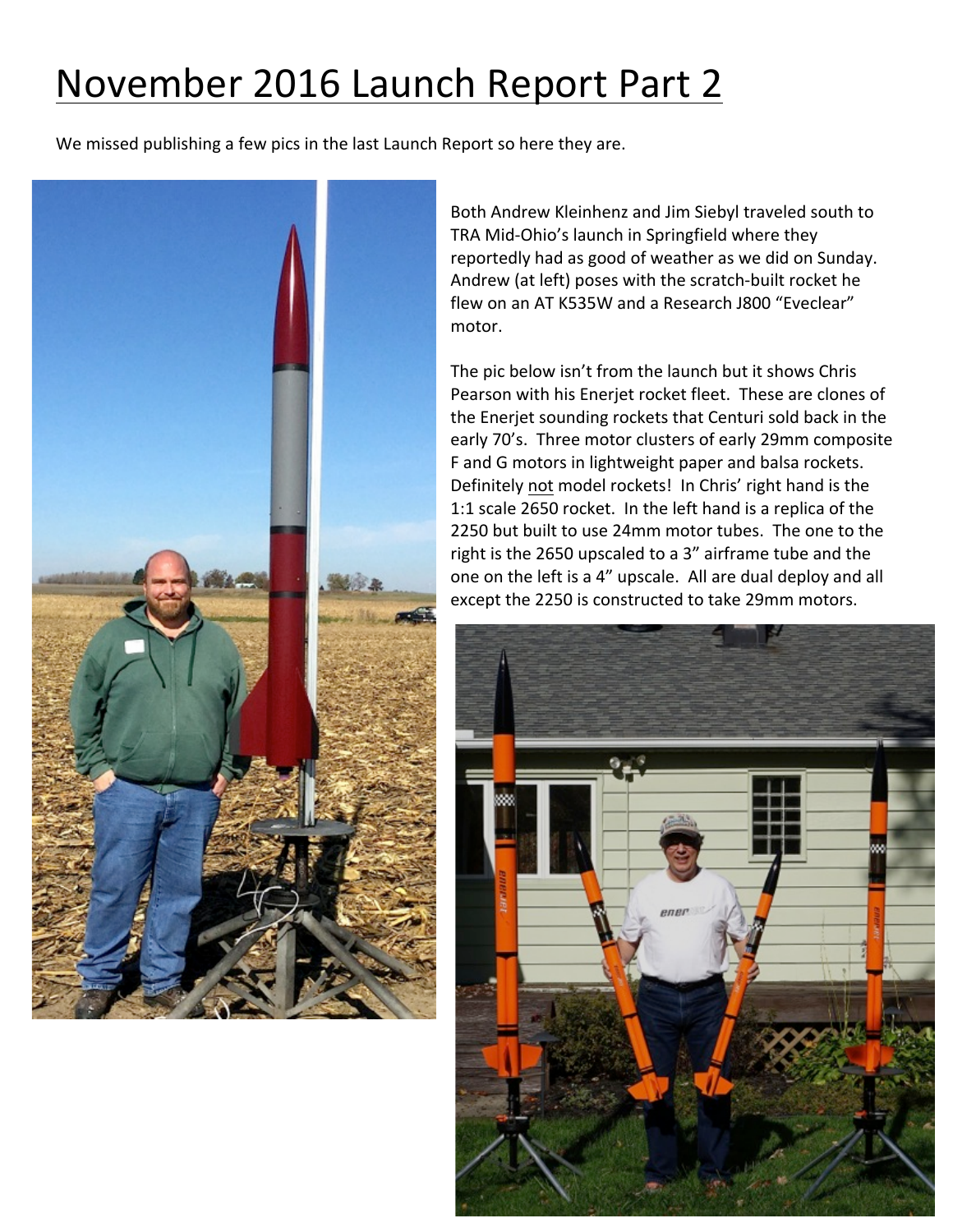

Neal Bade (left) poses with his LOC-IV, which he flew on an AT G79 White Lightning (right).



Pat Ralph flew his LOC-IV equipped with a Jolly Logic Chute Release, on a CTI H42 MellowYellow which flew to about 1800 feet (left).

Austin Conn flew his 4" scratch built rocket with AT H135W motors (right). He did three flights with the same rocket, and had one hard landing for lack of proper parachute deployment but the damage was easily repairable.